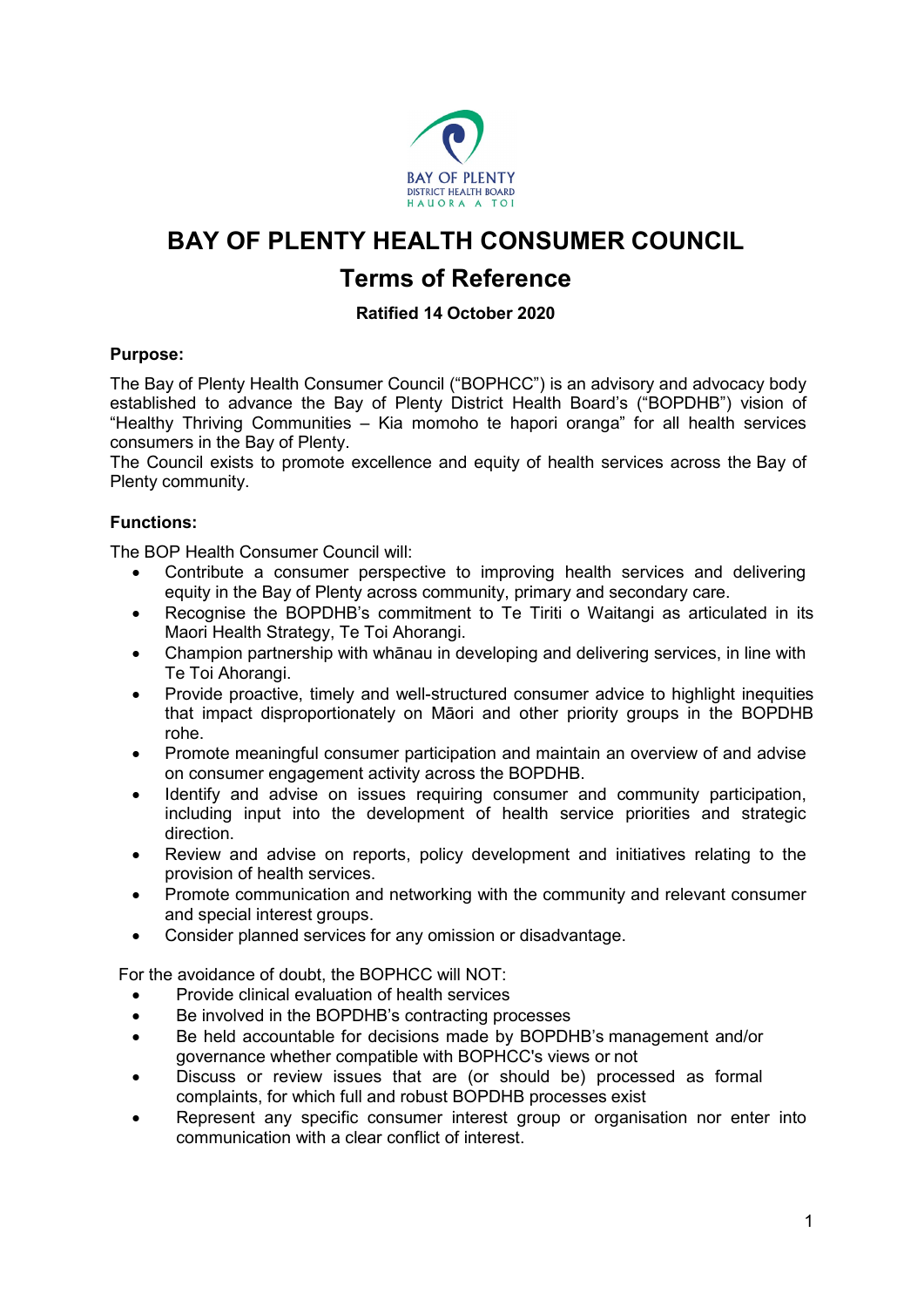Members must perform their functions in good faith, honestly and impartially, and avoid situations that might compromise their integrity or otherwise lead to conflicts of interest.

#### **Level of Influence:**

The BOPHCC has the authority to give advice and make recommendations to the BOPDHB Board and senior management.

### **Secretariat:**

Secretariat support will be provided by the BOPDHB.

### **Membership:**

The BOPHCC will comprise up to 15 consumer representatives. Members will have diverse backgrounds, contacts, knowledge and skills, and must be passionate about consumers being able to access the best possible health care and services from the BOPDHB. Members will be selected to reflect a range of areas of interest and experience in health and health service provision.

- Although appointed to reflect the consumer voice in a particular area of interest, an individual member will not be regarded as a representative of any specific organisation or community, nor as an "expert" in that field.
- Representation from Iwi with mana whenua across the BOPDHB boundaries must be considered when selecting membership. Members fluent in te reo me ona tikanga and an understanding of mātauranga Māori, will provide cultural awareness that will enhance the functions of the BOPHCC
- Current HCC members to be involved in recruitment and appointment of new members.
- Members may be reappointed for no more than three terms. A term is recognised as 2 years.
- Members will be provided with training and support by the BOPDHB to undertake their roles successfully. All members will uphold BOPDHB's CARE values and the values of Te Toi Ahorangi.
- Remuneration shall be paid based on the BOPDHB consumer engagement payment and reimbursement of expenses guidelines.
- All Members who reasonably believe they may have an actual or potential conflict of interest is to disclose their interest to the Chair immediately they become aware of it. Any conflict in interest will be recorded.
- Membership may be terminated or full dissolution of the BOPHCC may be undertaken by the Chief Executive Officer (CEO) of BOPDHB in consultation with the Chair of BOPHCC. Termination will be requested within 3 months from when performance is found to be seriously unacceptable.

Members who fail to attend three consecutive meetings without an apology will be asked by the Chair to step down from the BOPHCC.

#### **Chairperson:**

- The Chair shall be elected annually by Council members and endorsed by the CEO.
- The current BOPHCC Chair will invite members to submit nominations for the Chair which may be either self-nominations or nominations by one or more members of another member, to be considered at its last meeting of the year. The current Chair will then submit recommendations for the Chair position to the CEO. The elected Chair shall hold office for the forthcoming year, and may be nominated for a second one-year term.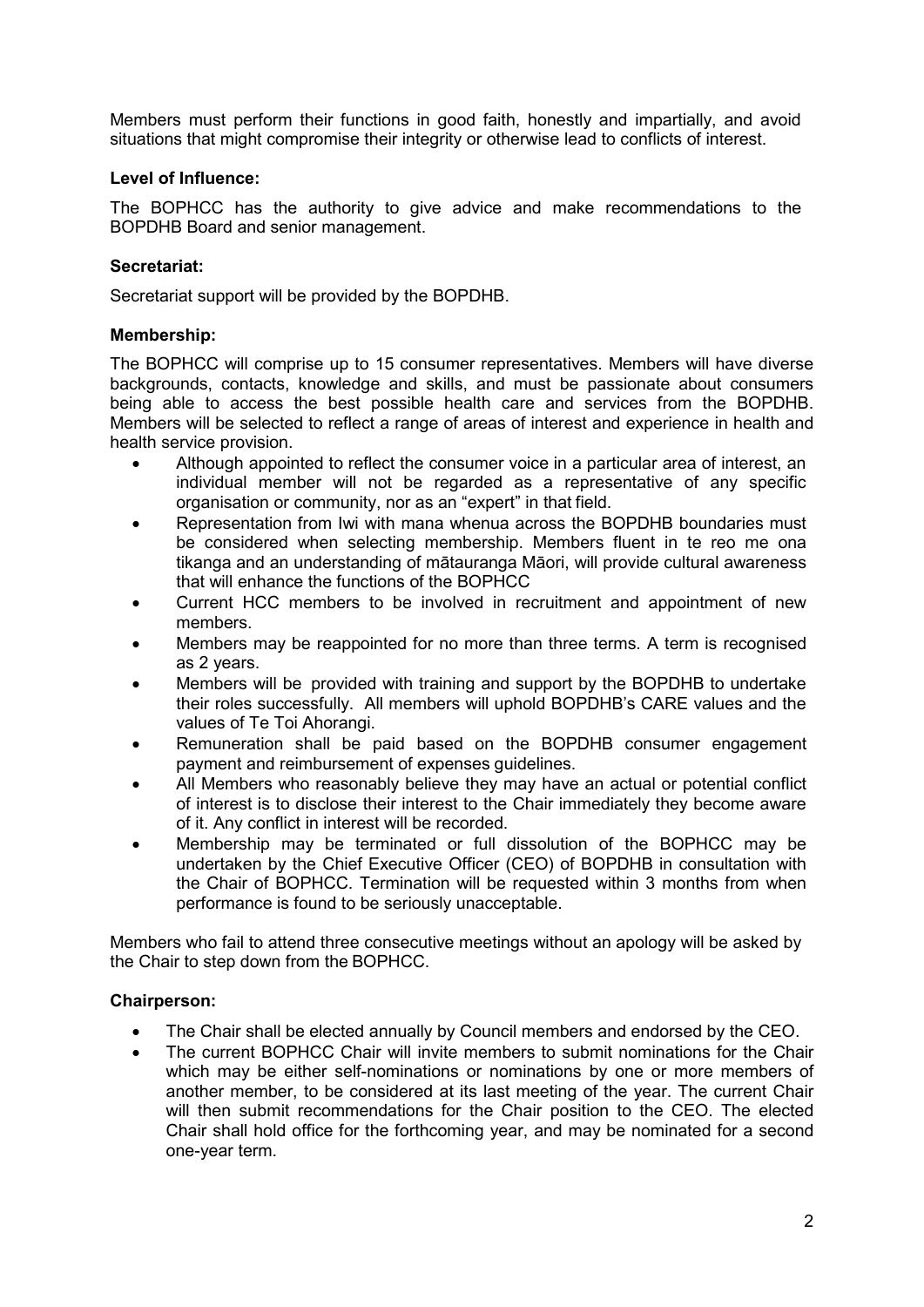• Members may appoint another member to exercise a proxy vote on their behalf if unable to be present at the vote. Proxy votes shall be delivered in writing to the current Secretariat in advance of the meeting at which the election is being held, signed and dated by the appointing member, and naming the member who is to exercise the proxy vote.

# **Deputy Chairperson:**

- The Deputy Chair shall be elected by Council members.
- The current BOPHCC Chair will invite members to submit nominations for the Deputy Chair which may be either self-nominations or nominations by one or more members of another member, to be considered at its last meeting of the year. The elected Deputy Chair shall hold office for the forthcoming year, and may be nominated for a second one-year term.
- Proxy votes are permitted as for the appointment of the Chairperson.

# **Meetings:**

- A minimum of ten meetings per year will be held February to November should more meeting time be required this will be treated as an 'out-of-session' consultation.
- A quorum will be half the current membership, including the Chair or delegate.
- Others may attend as invited persons to facilitate the business on hand by invitation of the Chair.
- Minutes and agendas will be circulated at least a week prior to each meeting, with any reading material attached.
- Meetings will be up to two and a half hours, held at an agreed time, to enable all members to participate.
- Meeting summaries will be published on the BOPDHB website.
- Meetings will be open to staff and the public. On occasion when there are issues of confidentiality or other risks, meetings may be closed in full or part at the discretion of the Chair.

# **Reporting:**

- The BOPHCC will report to the BOPDHB Board.
- Reports will be placed on the BOPDHB website once approved by members.
- Minutes of those parts of any meeting held in "public" shall be made available to any member of the public, consumer group, community etc. on request to the Chair.

# **Terms of Reference Review:**

Members will review the Terms of Reference (TOR) biennially and make any recommendations for change to the CEO for consideration and decision by the DHB Board.

Appendices: 1. Shared Expectations.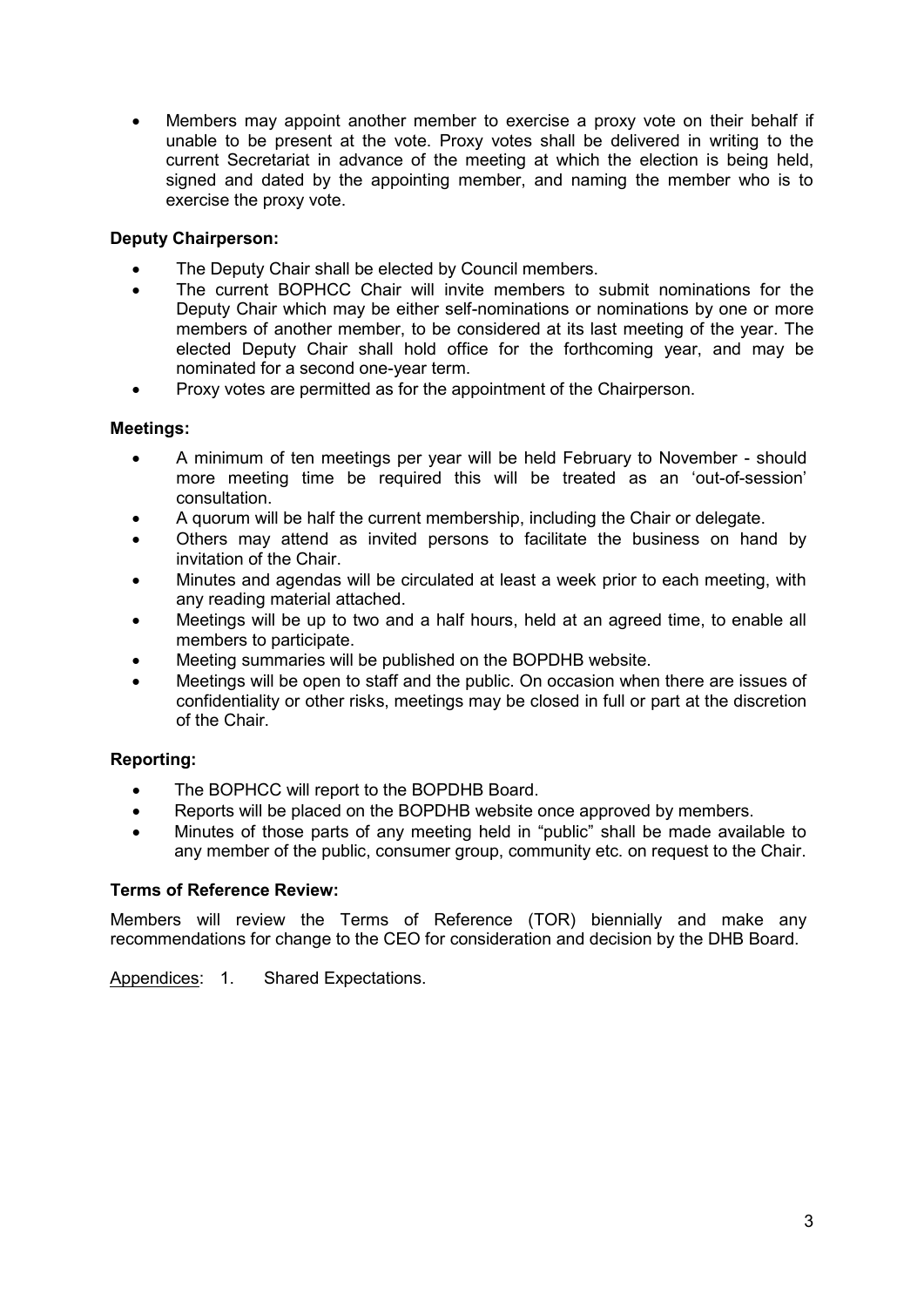

**RELATIONSHIPS PROTOCOL**

### **SHARED EXPECTATIONS (CODE OF CONDUCT)**

#### **PURPOSE**

Together with our CARE values, all workers (including employees, contractors and volunteers) are responsible for ensuring that their behaviour reflects the BOPDHB's expected standards of conduct to build a positive workplace culture.

BOPDHB is committed to providing organisational support through creating a healthy working environment which fosters wellbeing and positive relationships, where there is an employment relationship this should be done in accordance with the mutual duty of good faith as set out in the Employment Relations Act 2000.

Managers have a responsibility to support employees in achieving these goals, by leading by example and assisting employees to understand the Code of Conduct. A manager is any employee with people management responsibilities.

In addition, under the State Sector Act 1988 and Amendment Act 2013, as a Crown Entity we are required to incorporate the [Standards of Integrity and Conduct](http://www.ssc.govt.nz/upload/downloadable_files/Code-of-conduct-StateServices.pdf) in our own Shared Expectations (Code of Conduct).

#### **STANDARDS TO BE MET**

- 1. The Shared Expectations (Code of Conduct) apply to:
	- 1.1 All Bay of Plenty District Health Board (BOPDHB) employees, whether permanent, temporary, full time, part time or casual
	- 1.2 Every volunteer, contractor, consultant or anyone who exercises power, and / or controls resources for or on behalf of BOPDHB (1.1 and 1.2 together defined as "Persons").
	- 1.3 All people as above while, even if they are not at work, if their activities result in reputational risk to the organisation (together, defined as "Persons").
- 2. The following principles are integrated with our organisational values and behaviours framework.
	- 2.1 We must be fair, impartial, responsible and trustworthy.
	- 2.2 We must act with a spirit of service to the community and meet the same high standards of integrity and conduct in everything we do.
	- 2.3 BOPDHB must maintain policies and procedures that are consistent with integrity and conduct as outlined in the State Sector Act 1988; Amendment Act 2013 and by the State Services Commission.



| <b>Mana Atua</b>                           | <b>Compassion</b>                                  |  |  |
|--------------------------------------------|----------------------------------------------------|--|--|
| Aroha ki te tangata                        | Cares about other people, empathy, understanding   |  |  |
| love and compassion to the people          |                                                    |  |  |
| <b>Mana Tupuna</b>                         | <b>All One Team</b>                                |  |  |
| Ehara taku toa i te toa takitahi engari he | Involves patients, whanau and colleagues, shares   |  |  |
| toa takitini                               | knowledge and information, takes time to listen to |  |  |
| It is not mine alone but as a collective   | others                                             |  |  |

| Apr 2018<br>Issue Date:         | Page 1 of 3                 | NOTE: The electronic version of    |
|---------------------------------|-----------------------------|------------------------------------|
| <b>Review Date:</b><br>Apr 2020 | Version No: 5               | this document is the most current. |
| Protocol Steward: People &      | Authorised by: GM Corporate | Any printed copy cannot be         |
| Capability Manager              | <b>Services</b>             | assumed to be the current version. |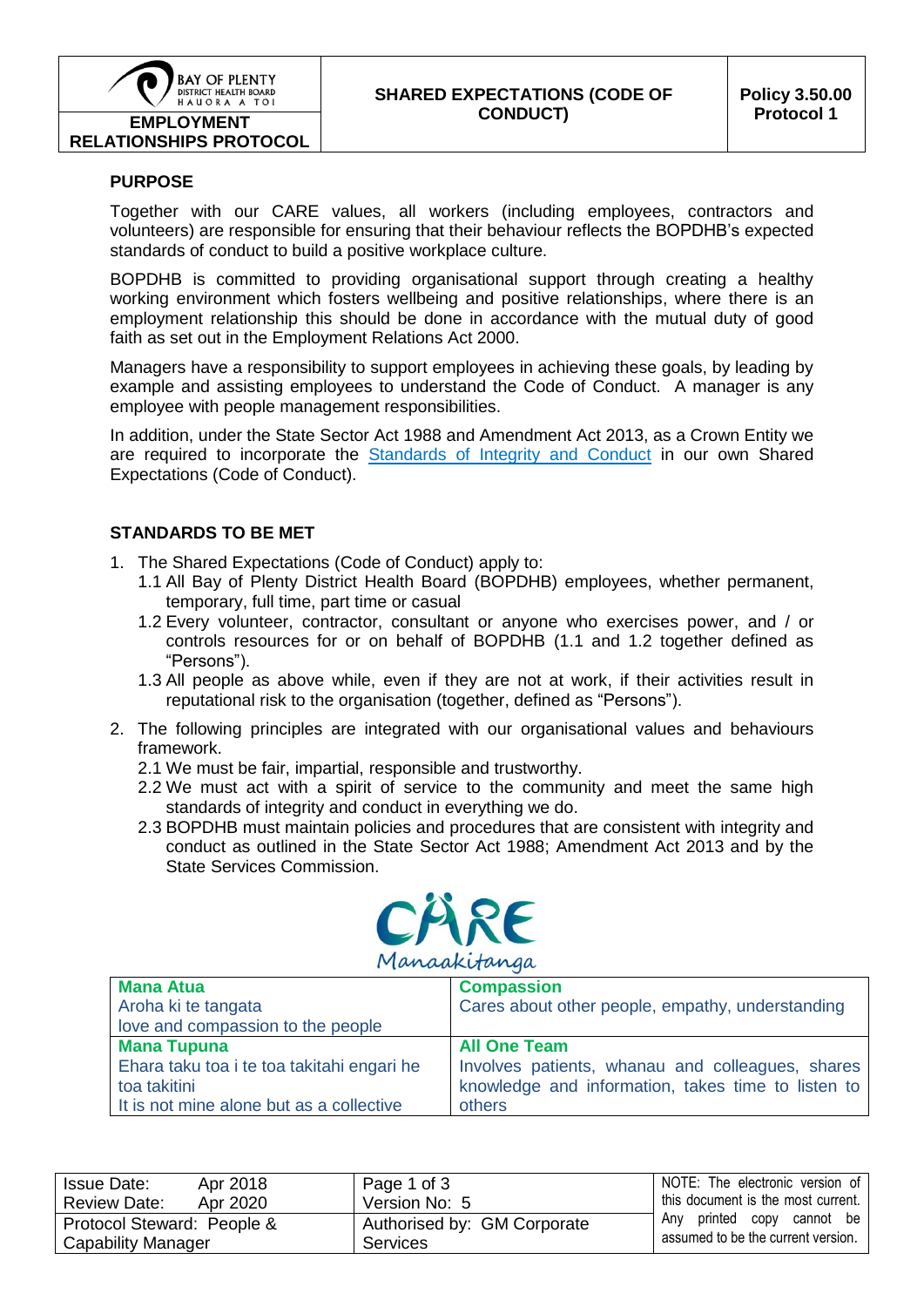

#### **SHARED EXPECTATIONS (CODE OF CONDUCT)**

# **RELATIONSHIPS PROTOCOL**

| <b>Mana Whenua</b><br>Ma whero ma pango ka oti ai te mahi<br>If everyone does their part, everyone will<br>be responsive.                                                                 | <b>Responsive</b><br>Friendly and polite, shows kindness, respects<br>peoples time                        |
|-------------------------------------------------------------------------------------------------------------------------------------------------------------------------------------------|-----------------------------------------------------------------------------------------------------------|
| <b>Mana Tangata</b><br>Whaia te iti kahurangi ki te tuohu koe me<br>maunga teitei. Pursue that is precious and<br>do not be deterred by anything less than<br>striving to wellness/hauora | <b>Excellence</b><br>Consistently follows agreed, safe, best practise,<br>uses positive words and actions |

- 2.4 Bay of Plenty District Health Board (BOPDHB) is committed to creating a workplace that is free from bullying, harassment and discrimination, where people are respected and diversity is embraced. All Persons are entitled to a safe and healthy work environment, where they are not bullied, harassed, or subjected to violent or aggressive behaviour.
- 2.5 To achieve this goal all Persons are required to behave in a manner consistent with our values attitudes and behaviours "we want to see". For example but not limited to:
	- a) Treat people with respect, courtesy, honesty and fairness
	- b) Respect different values, beliefs, cultures and religions
	- c) Value the contribution of the people they work with, and work co-operatively
	- d) Involve patients, whanāu and colleagues as equal partners
	- e) Treat patient, client, employee and business information with the strictest confidence except where expressly authorised otherwise.
	- f) Only access or release BOPDHB patient, client, employee and business information when authorised to do so and only to authorised parties
	- g) Make fair and transparent decisions
	- h) Have empathy and understanding and care for other people. Protect people's dignity and protect vulnerable groups.
- 2.6 All Persons conducting BOPDHB business or services will execute their duties in accordance with best practice. This applies to:
	- a) The efficient and safe use of resources
	- b) Sound logic and decision making processes
	- c) Sound financial responsibility and adherence to regulatory guidelines
- 3. Respect for the Law and the System of Government
	- 3.1 Employees and all other Persons are required to have a working knowledge of the laws, policies and protocols that apply to their work, including the Shared Expectations (Code of Conduct).
	- 3.2 Employees and all other persons (where applicable) are required to carry out any lawful and reasonable directions they are given directly or indirectly by the BOPDHB, and comply with those BOPDHB policies, protocols and practices that apply to their work. They have the right to question a direction, policy or protocol if they believe it is unreasonable or unlawful.
- 4. What happens if there is a breach of the Shared Expectations (Code of Conduct)?
	- 4.1 Managers must seek to avoid escalation of inappropriate behaviour that may result in a breach of the Shared Expectations (Code of Conduct). They must deal with workplace conflict through timely and direct face to face communication where possible, that is fair and transparent and immediately addresses the behaviour in a constructive and proactive way. For employees, if the breach continues, or is serious, an investigation process may be implemented, with possible disciplinary consequences – refer to policy [3.50.14 Investigation and Disciplinary.](http://docman/org/controlled/contdocs/3.50.13.pdf) For

| Issue Date:<br>Apr 2018         | Page 2 of 3                 | NOTE: The electronic version of    |
|---------------------------------|-----------------------------|------------------------------------|
| Apr 2020<br><b>Review Date:</b> | Version No: 5               | this document is the most current. |
| Protocol Steward: People &      | Authorised by: GM Corporate | Any printed copy cannot be         |
| <b>Capability Manager</b>       | <b>Services</b>             | assumed to be the current version. |